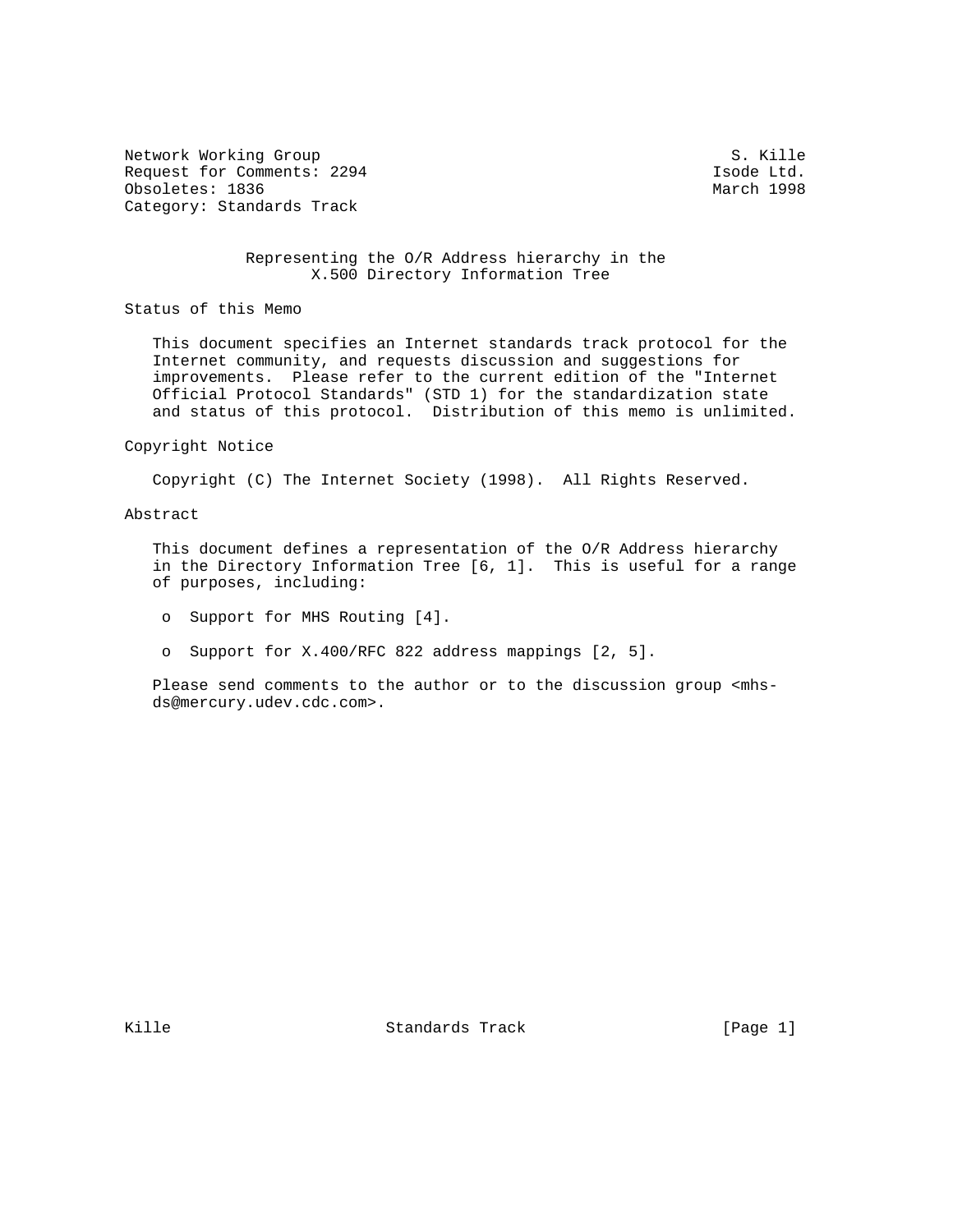| Object Class              | Mandatory |
|---------------------------|-----------|
|                           |           |
| mHSCountry                | М         |
| aDMD                      | М         |
| pRMD                      |           |
| mHSX121                   |           |
| mHSNumericUserIdentifier  | ∩         |
| mHSOrganization           |           |
| mHSOrganizationalUnit     |           |
| mHSPerson                 |           |
| mHSNamedObject            |           |
| mHSTerminalID             | $\bigcap$ |
| mHSDomainDefinedAttribute |           |
|                           |           |

Table 1: Order of O/R Address Directory Components

1 The O/R Address Hierarchy

 An O/R Address hierarchy is represented in the X.500 directory by associating directory name components with O/R Address components. An example of this is given in Figure 1. The object classes and attributes required to support this representation are defined in Figure 2. The schema, which defines the hierarchy in which these objects are represented in the directory information tree is specified in Table 1. A given object class defined in the table will always be higher in the DIT than an object class defined lower down the table. Valid combinations of O/R Address components are defined in X.400.

Kille Standards Track [Page 2]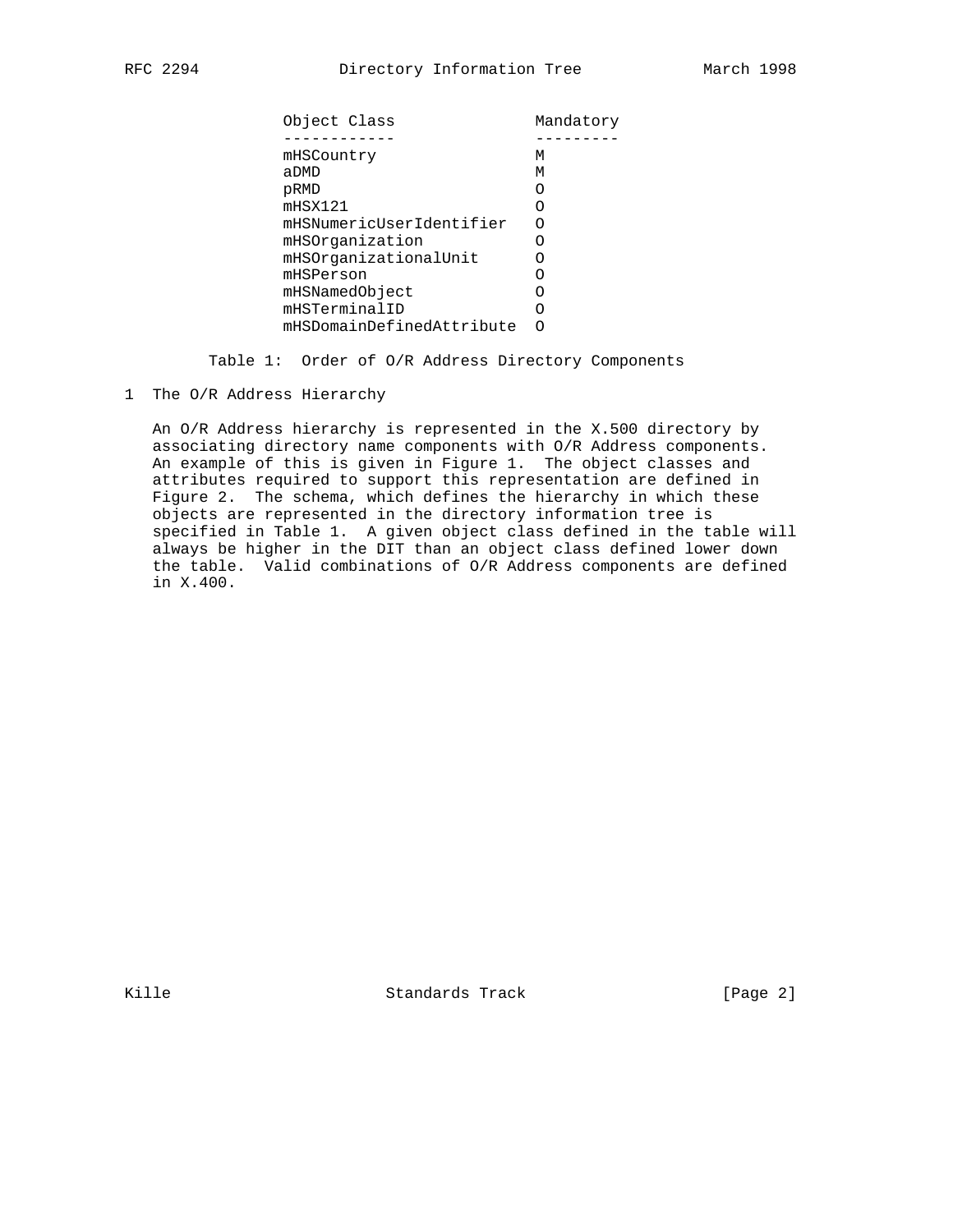

Figure 1: Example O/R Address Tree

Kille Standards Track [Page 3]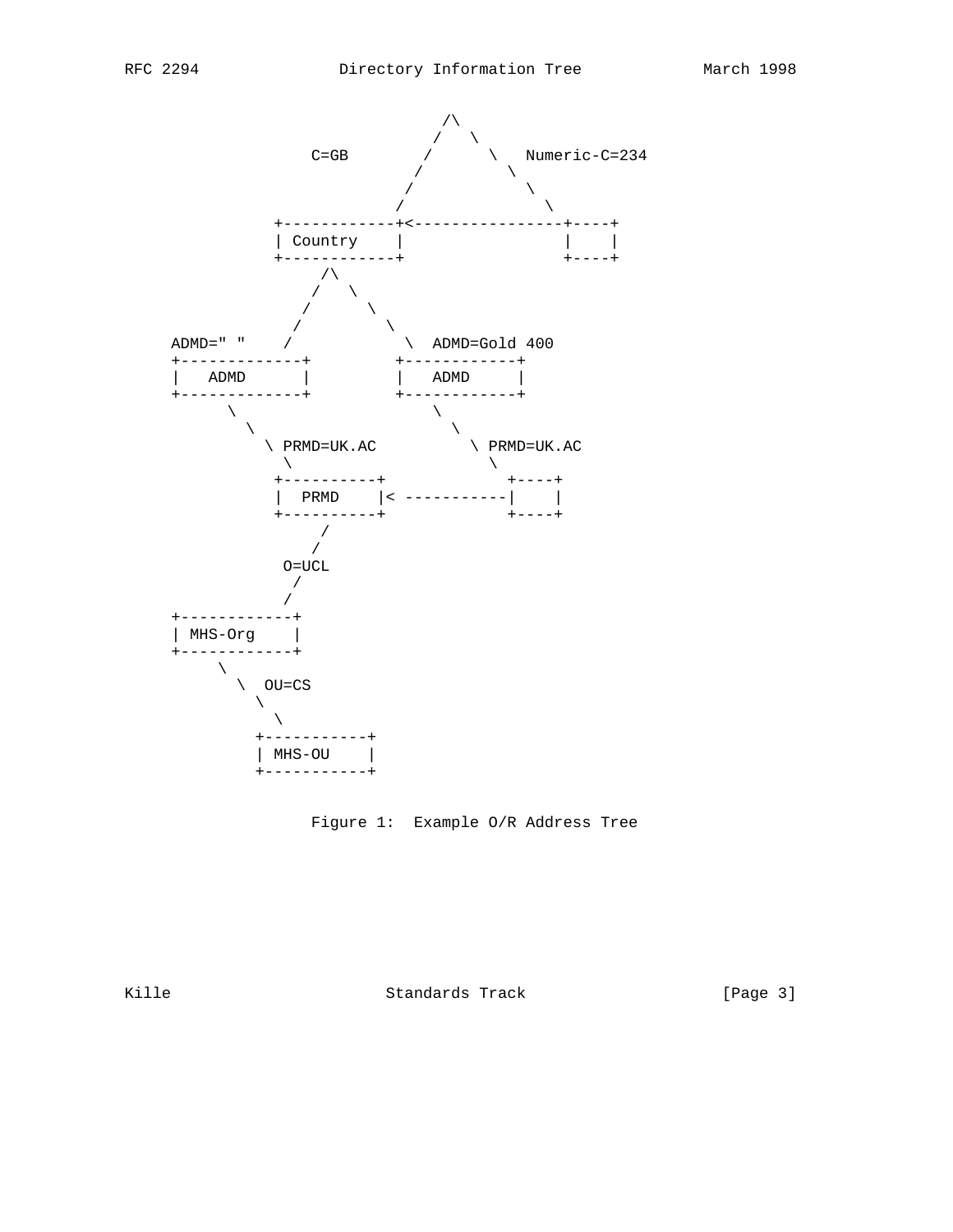```
IMPORTS
  ub-domain-name-length, ub-organization-name-length,
   ub-organizational-unit-name-length, ub-common-name-length,
  ub-x121-address-length, ub-domain-defined-attribute-type-length,
  ub-domain-defined-attribute-value-length, ub-terminal-id-length,
  ub-numeric-user-id-length, ub-country-name-numeric-length,
  ub-surname-length, ub-given-name-length, ub-initials-length,
  ub-generation-qualifier-length
    FROM MTSUpperBounds {joint-iso-ccitt mhs-motis(6) mts(3) 10
        modules(0) upper-bounds(3) };
mHSCountry OBJECT-CLASS ::= {
     SUBCLASS OF {country}
   MAY CONTAIN {mHSNumericCountryName}
    ID oc-mhs-country}
mHSNumericCountryName ATTRIBUTE ::= {
    WITH SYNTAX NumericString (SIZE (1..ub-country-name-numeric-length))
   SINGLE VALUE 20
    ID at-mhs-numeric-country-name}
aDMD OBJECT-CLASS ::= {
    SUBCLASS OF {top}
    MUST CONTAIN {aDMDName}
    ID oc-admd}
aDMDName ATTRIBUTE ::= {
    SUBTYPE OF name
    WITH SYNTAX DirectoryString {ub-domain-name-length} 30
    ID at-admd-name}
pRMD OBJECT-CLASS ::= {
    SUBCLASS OF {top}
    MUST CONTAIN {pRMDName}
    ID oc-prmd}
pRMDName ATTRIBUTE ::= {
     SUBTYPE OF name
    WITH SYNTAX DirectoryString {ub-domain-name-length} 40
    ID at-prmd-name}
mHSOrganization OBJECT-CLASS ::= {
    SUBCLASS OF {top}
    MUST CONTAIN {mHSOrganizationName }
    ID oc-mhs-organization}
```
Kille **Standards Track** [Page 4]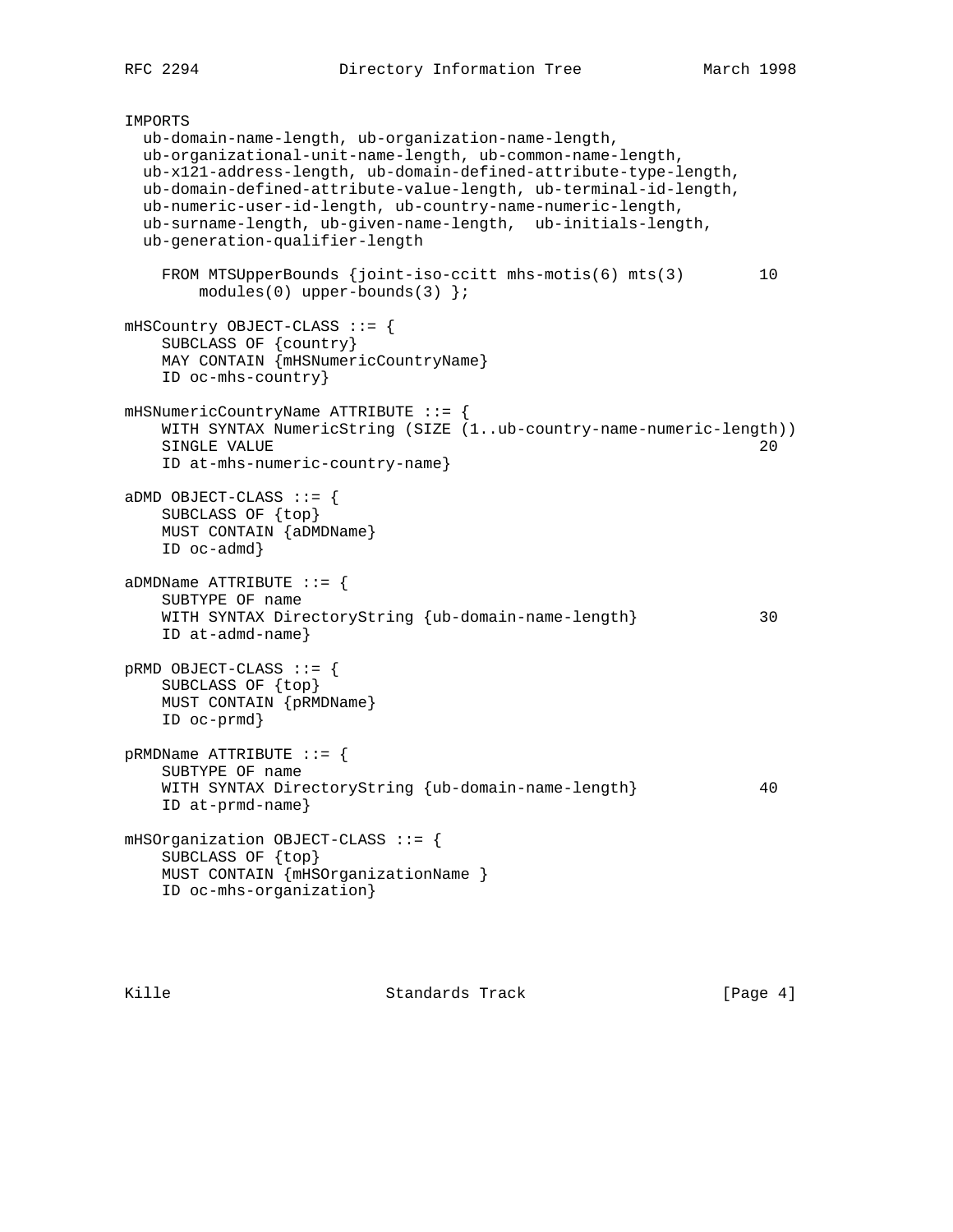```
mHSOrganizationName ATTRIBUTE ::= {
    SUBTYPE OF organizationName
    WITH SYNTAX DirectoryString {ub-organization-name-length} 50
    ID at-mhs-organization-name}
mHSOrganizationalUnit OBJECT-CLASS ::= {
    SUBCLASS OF {top}
    MUST CONTAIN {mHSOrganizationalUnitName}
    ID oc-mhs-organizational-unit}
mHSOrganizationalUnitName ATTRIBUTE ::= {
   SUBTYPE OF organizationalUnitName 60
    WITH SYNTAX DirectoryString {ub-organizational-unit-name-length}
    ID at-mhs-organizational-unit-name}
mHSPerson OBJECT-CLASS ::= {
    SUBCLASS OF {top}
    MUST CONTAIN {mHSSurname}
    MAY CONTAIN {mHSGivenName|
              mHSInitials|
               mHSGenerationalQualifier}
    ID oc-mhs-person} 70
mHSSurname ATTRIBUTE ::= {
    SUBTYPE OF surname
    WITH SYNTAX DirectoryString {ub-surname-length}
    ID at-mhs-surname}
mHSGivenName ATTRIBUTE ::= {
    SUBTYPE OF givenName
    WITH SYNTAX DirectoryString {ub-given-name-length}
    ID at-mhs-given-name} 80
mHSInitials ATTRIBUTE ::= {
    SUBTYPE OF initials
    WITH SYNTAX DirectoryString {ub-initials-length}
    ID at-mhs-initials}
mHSGenerationQualifier ATTRIBUTE ::= {
    SUBTYPE OF generationQualifier
    WITH SYNTAX DirectoryString {ub-generation-qualifier-length}
    ID at-mhs-generation-qualifier} 90
mHSNamedObject OBJECT-CLASS ::= {
    SUBCLASS OF {top}
    MUST CONTAIN {mHSCommonName}
    ID oc-mhs-named-object}
```
Kille Standards Track [Page 5]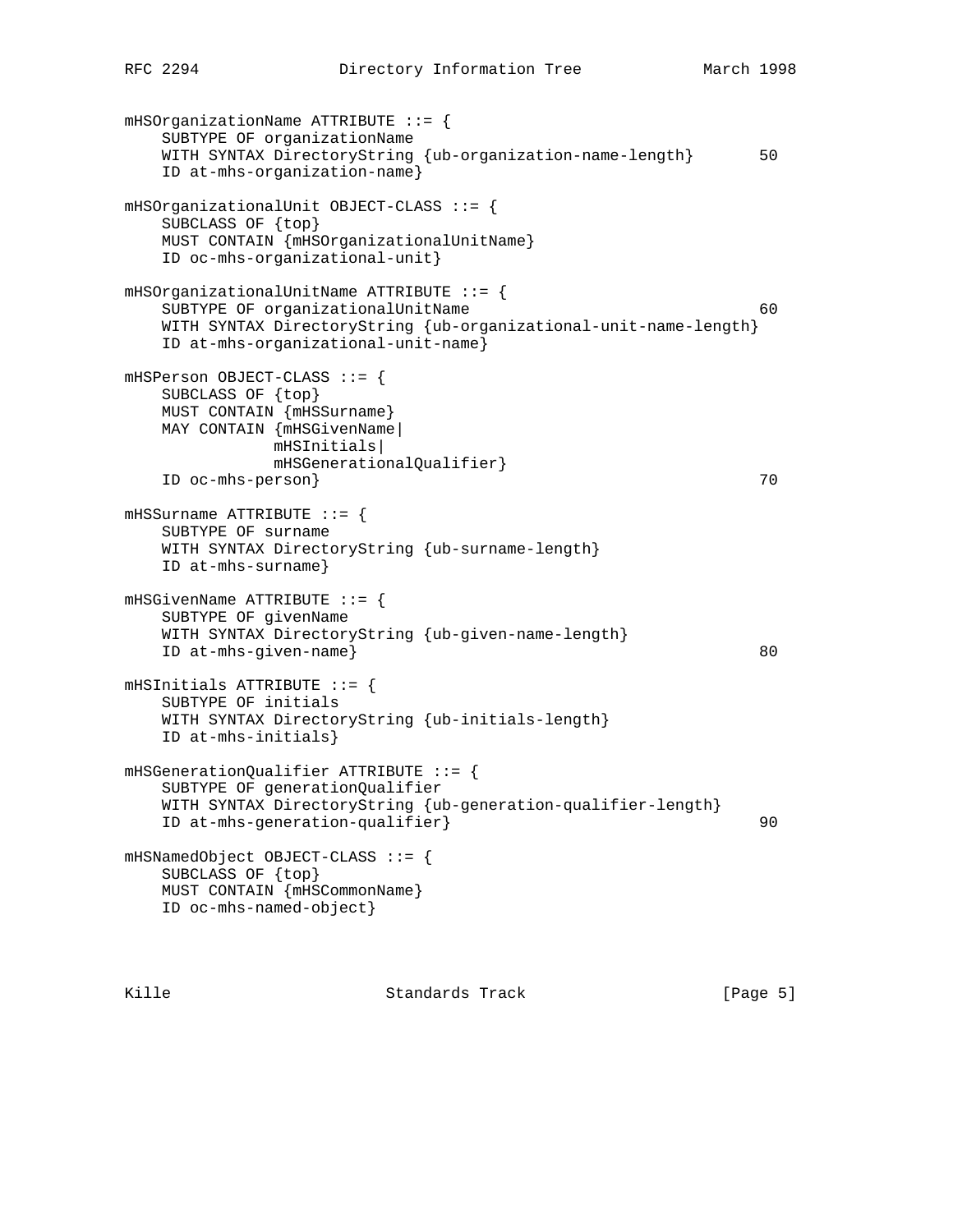```
mHSCommonName ATTRIBUTE ::= {
    SUBTYPE OF commonName
    WITH SYNTAX DirectoryString {ub-common-name-length}
    ID at-mhs-common-name} 100
mHSX121 OBJECT-CLASS ::= {
    SUBCLASS OF {top}
    MUST CONTAIN {mHSX121Address}
    ID oc-mhs-x121}
mHSX121Address ATTRIBUTE ::= {
    SUBTYPE OF name
    WITH SYNTAX DirectoryString {ub-x121-address-length}
    ID at-x121-address} 110
mHSDomainDefinedAttribute OBJECT-CLASS ::= {
    SUBCLASS OF {top}
    MUST CONTAIN {
      mHSDomainDefinedAttributeType|
       mHSDomainDefinedAttributeValue}
    ID oc-mhs-domain-defined-attribute}
mHSDomainDefinedAttributeType ATTRIBUTE ::= {
   SUBTYPE OF name 120
    WITH SYNTAX DirectoryString {ub-domain-defined-attribute-type-length}
    SINGLE VALUE
    ID at-mhs-domain-defined-attribute-type}
mHSDomainDefinedAttributeValue ATTRIBUTE ::= {
    SUBTYPE OF name
    WITH SYNTAX DirectoryString {ub-domain-defined-attribute-value-length}
    SINGLE VALUE
    ID at-mhs-domain-defined-attribute-value}
 130
mHSTerminalID OBJECT-CLASS ::= {
    SUBCLASS OF {top}
    MUST CONTAIN {mHSTerminalIDName}
    ID oc-mhs-terminal-id}
mHSTerminalIDName ATTRIBUTE ::= {
    SUBTYPE OF name
    WITH SYNTAX DirectoryString {ub-terminal-id-length}
    ID at-mhs-terminal-id-name} 140
```
Kille Standards Track [Page 6]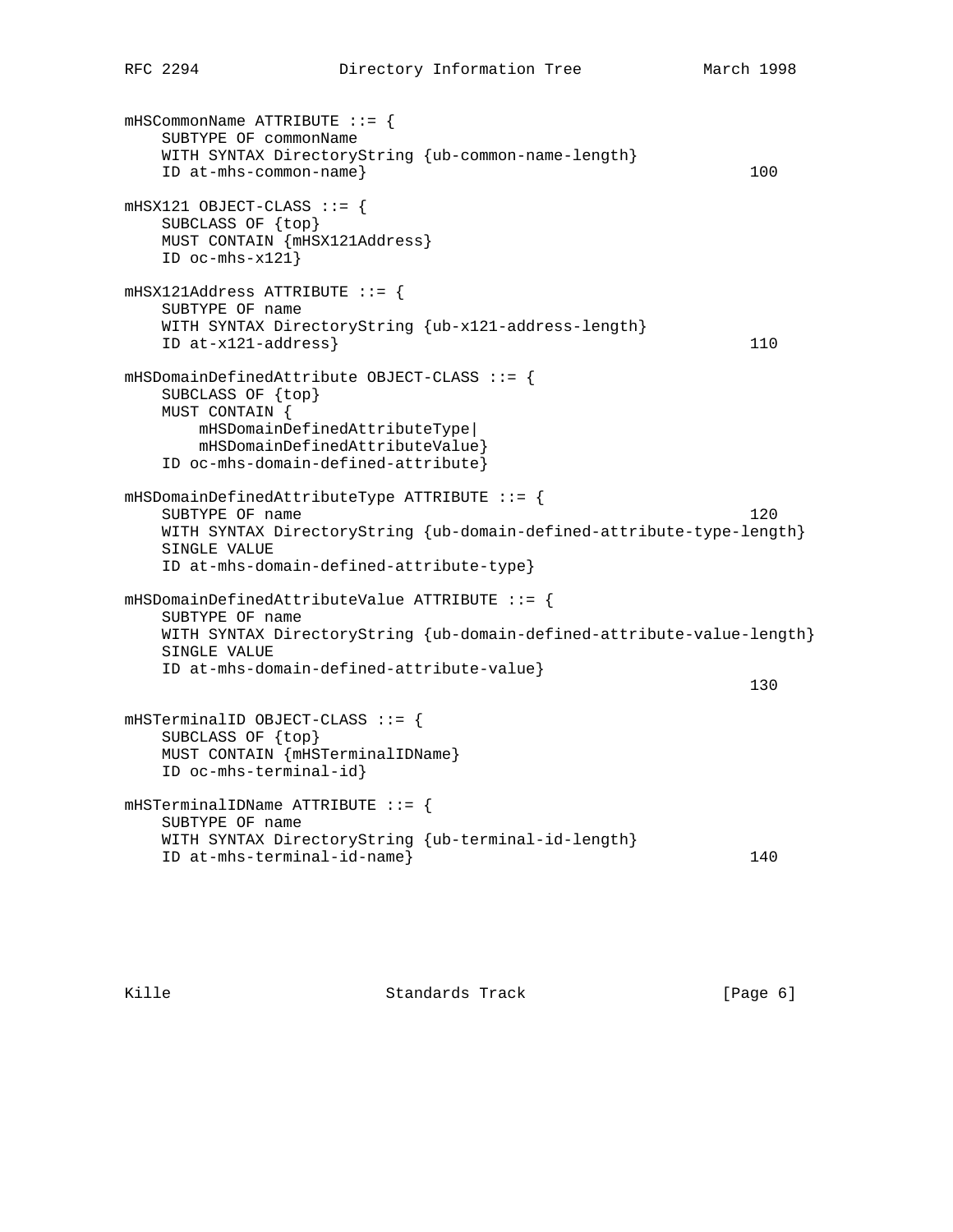mHSNumericUserIdentifier OBJECT-CLASS ::= { SUBCLASS OF {top} MUST CONTAIN {mHSNumericUserIdentifierName} ID oc-mhs-numeric-user-id} mHSNumericeUserIdentifierName ATTRIBUTE ::= { SUBTYPE OF name

 WITH SYNTAX DirectoryString {ub-numeric-user-id-length} 150 ID at-mhs-numeric-user-id-name}

Figure 2: O/R Address Hierarchy

The hierarchy is defined so that:

- 1. The representation is defined so that it is straightforward to make a mechanical transformation in either direction. This requires that each node is named by an attribute whose type can determine the mapping.
- 2. Where there are multiple domain defined attributes, the first in the sequence is the most significant.
- 3. Physical Delivery (postal) addresses are not represented in this hierarchy. This is primarily because physical delivery can be handled by the Access Unit routing mechanisms defined in [4], and there is no need for this representation.
- 4. Terminal and network forms of address are not handled, except for X.121 form, which is useful for addressing faxes.
- 5. MHSCountry is defined as a subclass of Country, and so the same entry will be used for MHS Routing as for the rest of the DIT.
- 6. The numeric country code will be an alias.
- 7. ADMD will always be present in the hierarchy. This is true in the case of " " and of "0". This facilitates an easy mechanical transformation between the two forms of address.
- 8. Each node is named by the relevant part of the O/R Address.
- 9. Aliases may be used in other parts of the tree, in order to normalize alternate values. Where an alias is used, the value of the alias should be present as an alternate value in the node aliased to. Aliases may not be used for domain defined attributes.

Kille Standards Track [Page 7]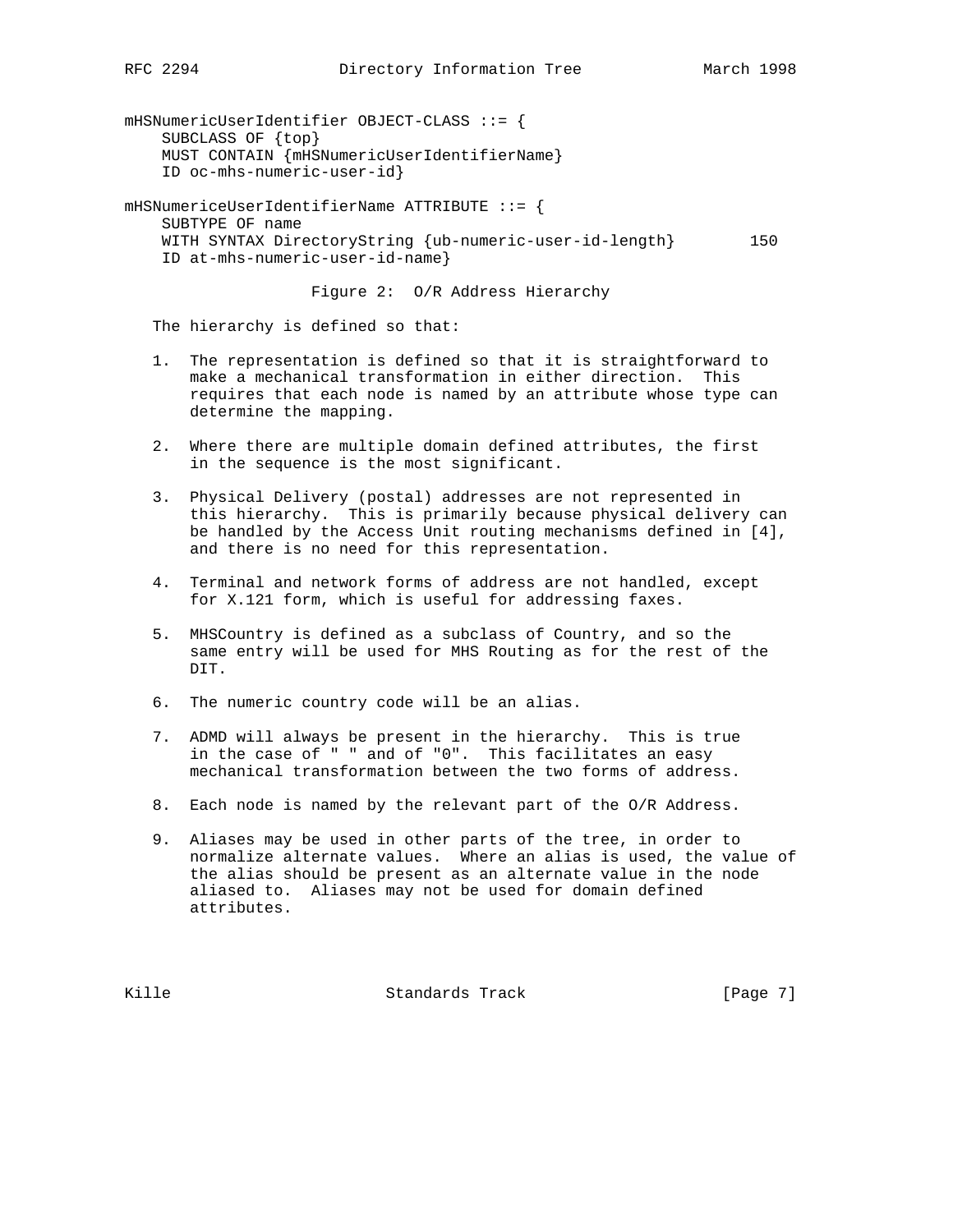- 10. Domain Defined Attributes are named by a multi-valued RDN (Relative Distinguished Name), consisting of the type and value. This is done so that standard attribute syntaxes can be used.
- 11. Where an O/R Address has a valid Printable String and T.61 form, both must be present, with one as an alias for the other. This is so that direct lookup of the name will work, independent of the variant used. When both are present in an O/R Address being looked up, either may be used to construct the distinguished name.
- 12. Personal name is handled by use of the mHSPerson object class. Each of the components of the personal name will be present in the relative distinguished name, which will usually be multi valued.

 The relationship between X.400 O/R Addresses and the X.400 Entries (Attribute Type and Object Class) are given in Table 2. Where there are multiple Organizational Units or Domain Defined Attributes, each component is mapped onto a single X.500 entry.

 Note: When an X.121 address is used for addressing fax transmission, this may only be done relative to the PRMD or ADMD. This is in line with the current X.400 standards position. This means that it is not possible to use this form of addressing for an organizational or departmental fax gateway service.

| O/R Address | Object Class              | Naming Attribute                     |
|-------------|---------------------------|--------------------------------------|
| C           | mHSCountry                | countryName                          |
|             |                           | 0r                                   |
|             |                           | mHSNumericCountryName                |
| Α           | aDMD                      | aDMDName                             |
| Ρ           | pRMD                      | pRMDName                             |
| $\Omega$    | mHSOrganization           | mHSOrganizationName                  |
| OU/OU1/OU2  | mHSOrganizationalUnit     | mHSOrganizationalUnitName            |
| OU3/OU4     |                           |                                      |
| ΡN          | mHSPerson                 | personName                           |
| CN          | mHSNamedObject            | mHSCommonName                        |
| X121        | mHSX121                   | mHSX121Address                       |
| $T-TD$      | mHSTerminalID             | mHSTerminalIDName                    |
| UA-ID       | mHSNumericUserIdentifier  | mHSNumericUserIdentifierName         |
| <b>DDA</b>  | mHSDomainDefinedAttribute | mHSDomainDefinedAttributeType<br>and |
|             |                           | mHSDomainDefinedAttributeValue       |

Table 2: O/R Address relationship to Directory Name

Kille **Standards Track** [Page 8]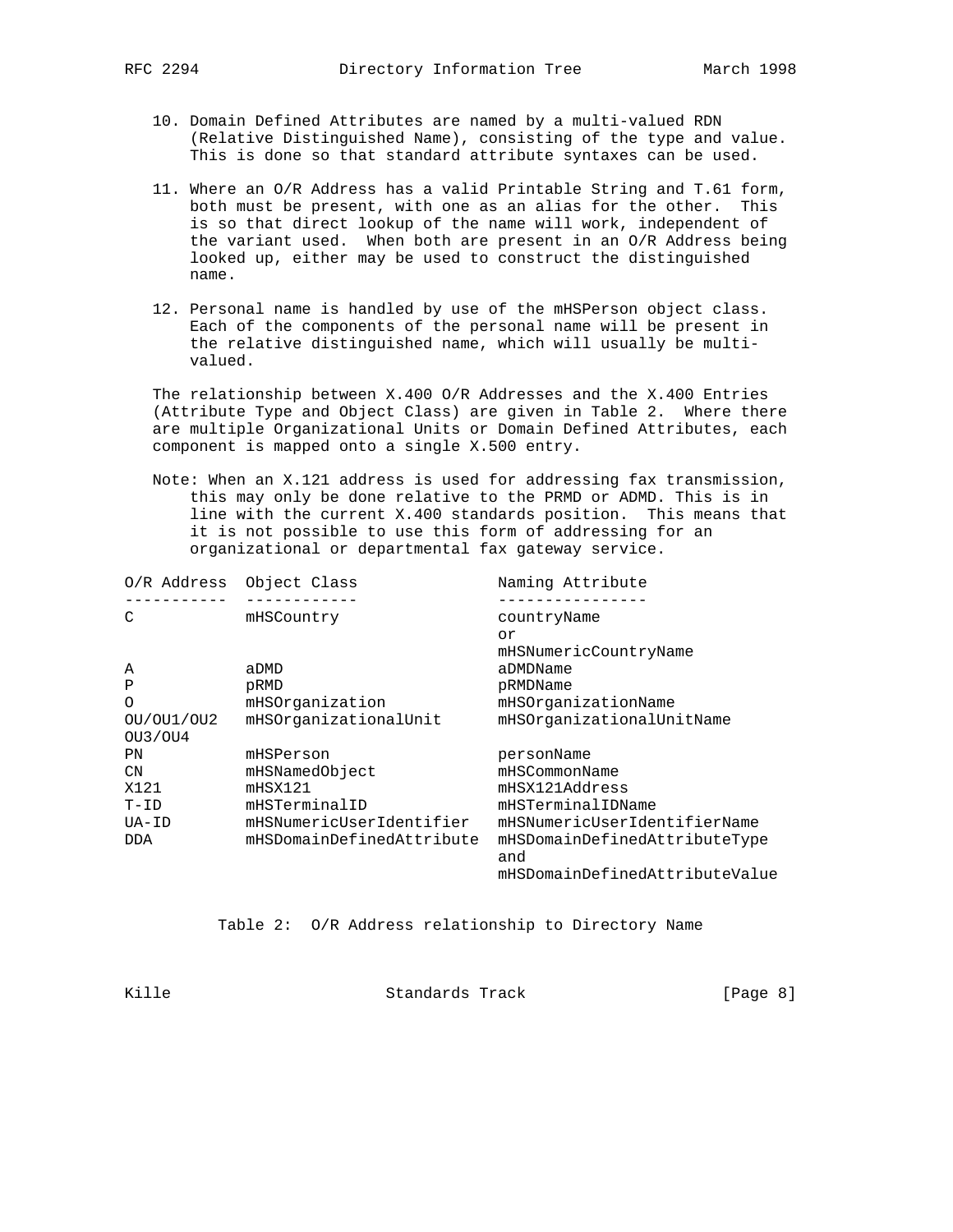- 
- 2 Notation

 O/R Addresses are written in the standard X.400 Notation. Distinguished Names use the string representation of distinguished names defined in [3]. The keywords used for the attributes defined in this specification are given in Table 3.

3 Example Representation

The O/R Address:

 I=S; S=Kille; OU1=CS; O=UCL, P=UK.AC; A=Gold 400; C=GB;

would be represented in the directory as:

MHS-I=S + MHS-S=Kille, MHS-OU=CS, MHS-O=UCL,

| Attribute                      | Keyword             |
|--------------------------------|---------------------|
|                                |                     |
| mHSNumericCountryName          | MHS-Numeric-Country |
| aDMDName                       | ADMD                |
| pRMDName                       | PRMD                |
| mHSOrganizationName            | $MHS-O$             |
| mHSOrganizationalUnitName      | MHS-OU              |
| mHSSurname                     | $MHS-S$             |
| mHSGivenName                   | MHS-G               |
| mHSInitials                    | $MHS-I$             |
| mHSGenerationalOualifier       | MHS-GO              |
| mHSCommonName                  | $MHS-CN$            |
| mHSX121Address                 | $MHS - X121$        |
| mHSDomainDefinedAttributeType  | MHS-DDA-Type        |
| mHSDomainDefinedAttributeValue | MHS-DDA-Value       |
| mHSTerminalIDName              | $MHS-T-ID$          |
| mHSNumericeUserIdentifierName  | MHS-UA-ID           |
|                                |                     |

Table 3: Keywords for String DN Representation

PRMD=UK.AC, ADMD=Gold 400, C=GB

4 Mapping from O/R Address to Directory Name

 The primary application of this mapping is to take an X.400 encoded O/R Address and to generate an equivalent directory name. This mapping is only used for selected types of O/R Address:

Kille Standards Track [Page 9]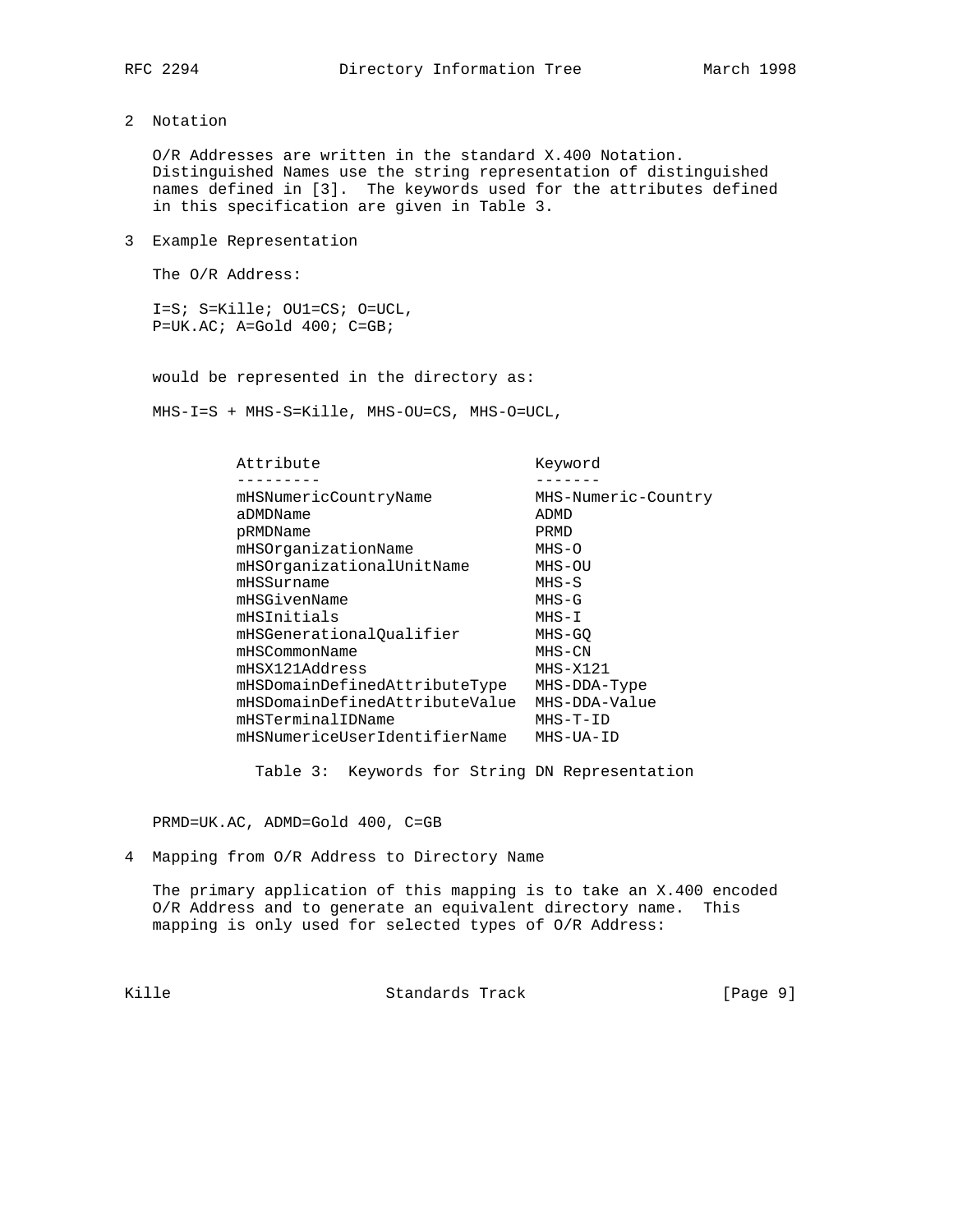- o Mnemonic form
- o Numeric form
- o Terminal form, where country is present and X121 addressing is used

 Other forms of O/R address are handled by Access Unit mechanisms. The O/R Address is treated as an ordered list, with the order as defined in Table 1. For each O/R Address attribute, generate the equivalent directory naming attribute. In most cases, the mapping is mechanical. Printable String or Teletex encodings are chosen as appropriate. Where both forms are present in the O/R Address, either form may be used to generate the distinguished name. Both will be represented in the DIT. There are two special cases:

- 1. A DDA generates a multi-valued RDN
- 2. The Personal Name is mapped to a multi-valued RDN

 In many cases, an O/R Address will be provided, and only the higher components of the address will be represented in the DIT. In this case, the "longest possible match" should be returned.

5 Mapping from Directory Name to O/R Address

 The reverse mapping is also needed in some cases. All of the naming attributes are unique, so the mapping is mechanically reversible.

6 Acknowledgments

Acknowledgments for work on this document are given in [4].

References

- [1] The Directory --- overview of concepts, models and services, 1993. CCITT X.500 Series Recommendations.
- [2] Kille, S., "MIXER (Mime Internet X.400 Enhanced Relay): Mapping between X.400 and RFC 822/MIME", RFC 2156, January 1998.
- [3] Kille, S., "A String Representation of Distinguished Names", RFC 1779, March 1995.
- [4] Kille, S., "Use of an X.500/LDAP directory to support MIXER address mapping", RFC 2164, January 1998.

Kille Standards Track [Page 10]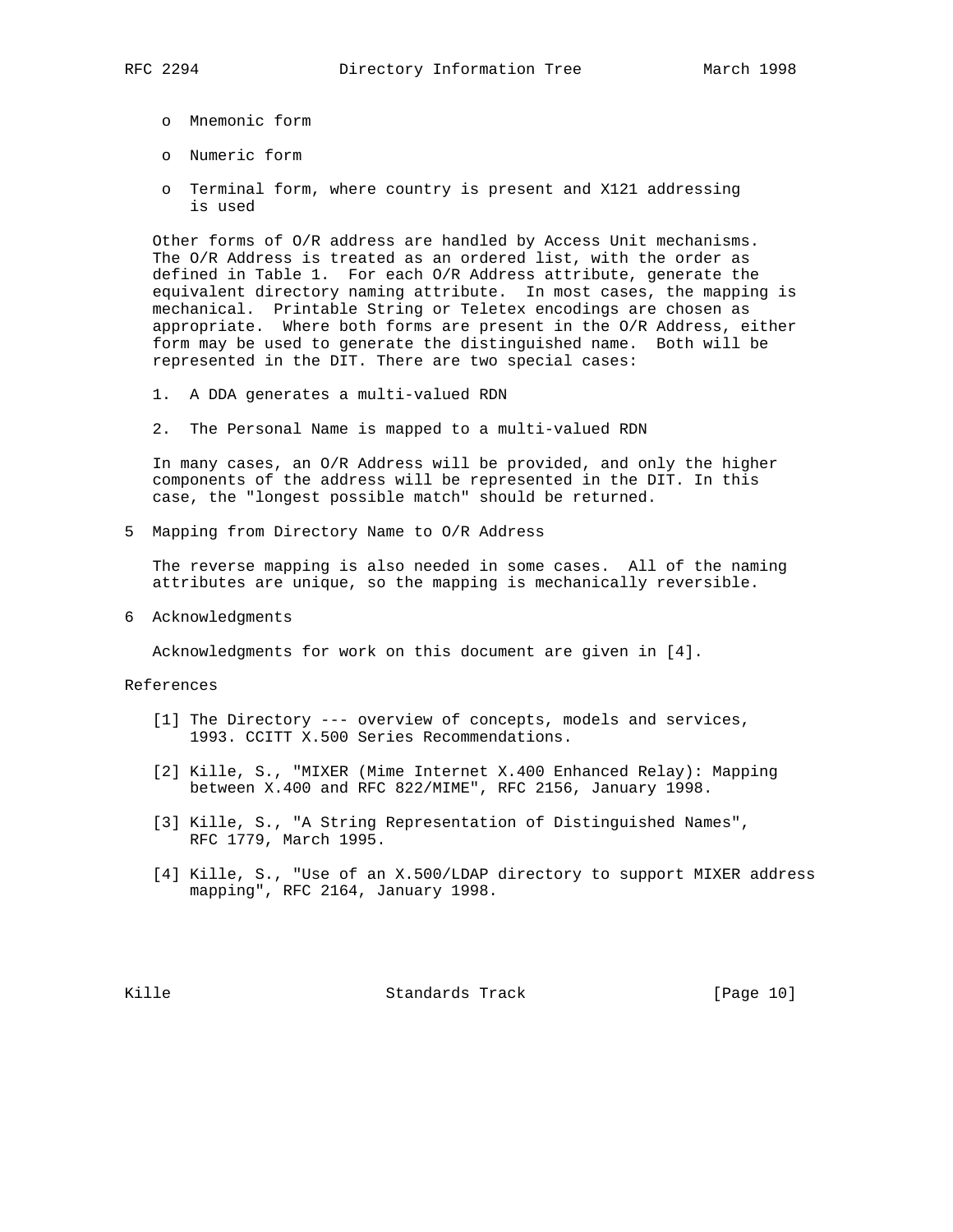- [5] Kille, S., "X.400-MHS use of the X.500 directory to support X.400-MHS routing", RFC 1801, June 1995.
- [6] CCITT recommendations X.400 / ISO 10021, April 1988. CCITT SG 5/VII / ISO/IEC JTC1, Message Handling: System and Service Overview.
- 7 Security Considerations

This protocol introduces no known security risks.

8 Author's Address

 Steve Kille Isode Ltd. The Dome The Square Richmond TW9 1DT England Phone: +44-181-332-9091 EMail: S.Kille@ISODE.COM

X.400: I=S; S=Kille; P=ISODE; A=Mailnet; C=FI;

Kille Standards Track [Page 11]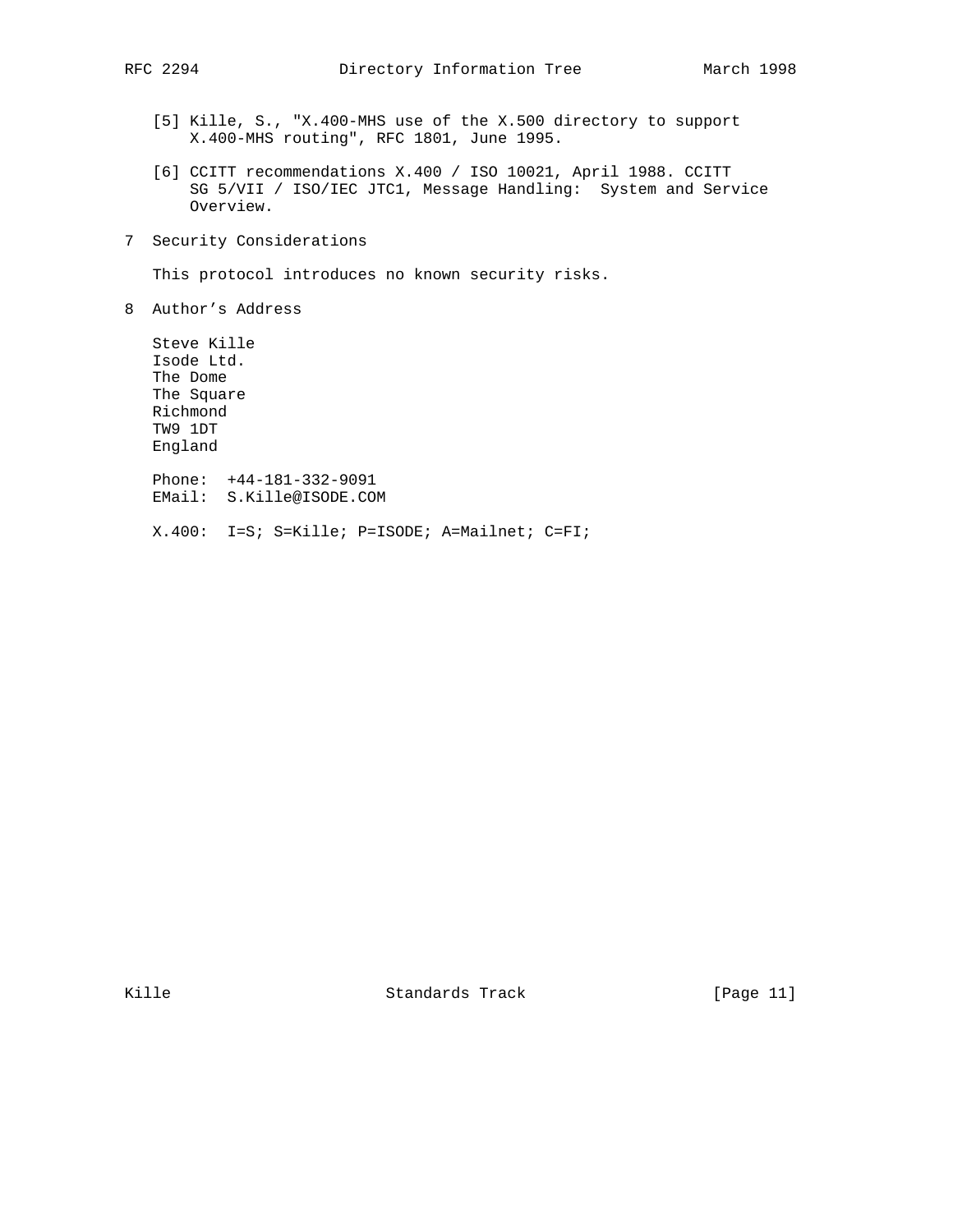```
A Object Identifier Assignment
mhs-ds OBJECT IDENTIFIER  ::= \{ iso(1) \text{ org}(3) \text{ dod}(6) internet(1) private(4)
          enterprises(1) isode-consortium (453) mhs-ds (7)}
tree OBJECT IDENTIFIER ::= {mhs-ds 2}
oc OBJECT IDENTIFIER ::= {tree 1}
at OBJECT IDENTIFIER ::= {tree 2}
oc-admd OBJECT IDENTIFIER ::= {oc 1} 10
oc-mhs-country OBJECT IDENTIFIER ::= {oc 2}
oc-mhs-domain-defined-attribute OBJECT IDENTIFIER ::= {oc 3}
oc-mhs-named-object OBJECT IDENTIFIER ::= {oc 4}
oc-mhs-organization OBJECT IDENTIFIER ::= {oc 5}
oc-mhs-organizational-unit OBJECT IDENTIFIER ::= {oc 6}
oc-mhs-person OBJECT IDENTIFIER ::= {oc 7}
oc-mhs-x121 OBJECT IDENTIFIER ::= {oc 8}
oc-prmd OBJECT IDENTIFIER ::= \{oc 9\}oc-mhs-terminal-id OBJECT IDENTIFIER ::= {oc 10}
oc-mhs-numeric-user-id OBJECT IDENTIFIER ::= {oc 11} 20
at-admd-name OBJECT IDENTIFIER ::= \{at 1\}at-mhs-common-name OBJECT IDENTIFIER ::= \{at 2\}at-mhs-domain-defined-attribute-type OBJECT IDENTIFIER ::= \{at 3\}at-mhs-domain-defined-attribute-value OBJECT IDENTIFIER ::= \{at 4\}at-mhs-numeric-country-name OBJECT IDENTIFIER ::= \{at 5\}at-mhs-organization-name OBJECT IDENTIFIER ::= \{at 6\}at-mhs-organizational-unit-name OBJECT IDENTIFIER ::= \{at 7\}at-prmd-name OBJECT IDENTIFIER ::= \{at 10\}at-x121-address OBJECT IDENTIFIER ::= {at 12} 30
at-mhs-terminal-id-name OBJECT IDENTIFIER ::= \{at 13\}at-mhs-numeric-user-id-name OBJECT IDENTIFIER ::= \{at 14\}at-mhs-surname OBJECT IDENTIFIER ::= \{at 15\}at-mhs-given-name OBJECT IDENTIFIER ::= \{at 16\}at-mhs-initials OBJECT IDENTIFIER ::= \{at 17\}at-mhs-generation-qualifier OBJECT IDENTIFIER ::= {at 18}
```
Figure 3: Object Identifier Assignment

Kille Standards Track [Page 12]